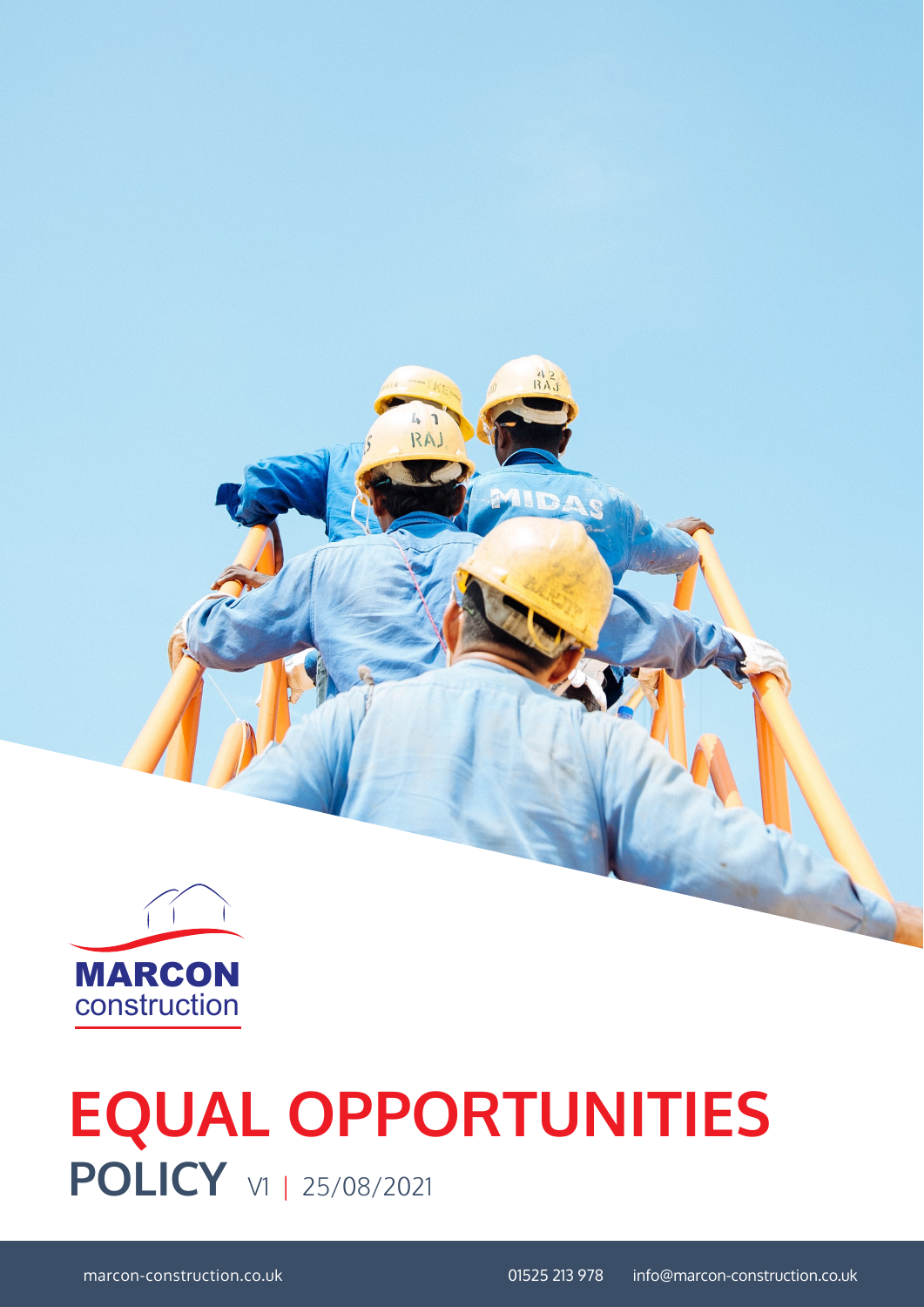

### **INTRODUCTION**

This is a policy statement setting out the company position on equality in the workplace. This document is not contractual but describes the way the company is committed to equality and equal opportunities, and how it will implement that commitment.

The company is committed to the principles of equality in employment and to fostering a work place where all employees are able to prosper and advance based on the suitability and quality of their work alone.

This policy is based on the principle that all employees should be treated with dignity and respect. There should be no unfair discrimination of employees, workers or associates of the company on the basis of gender, race, ethnicity, nationality, health, age, sexual orientation, marital status, religious belief or philosophical belief.

The company seeks to ensure that this policy is implemented in practice in all and every aspect of the business and its activities. The policy is supported by all senior management and all employees are encouraged to read it and abide by it. The company will take all reasonable steps to ensure that all decisions relating to recruitment, training, promotion, opportunities, provision of benefits and selection are made on the basis of objective and job related criteria alone.

The company will take all reasonable steps to ensure that any stakeholders and contractors comply with this policy.

All employees, workers and associates of the company are asked to read this policy carefully and are expected to comply with this policy and a failure to do so will not be tolerated.

### **1.0 LEGISLATION**

There are a number of pieces of legislation making provision for equal opportunities and the company will always comply with the relevant law as required. However, the company is committed to exceeding the minimum expected standards for equal opportunities wherever possible.

The company will review and update this policy in line with any changes to the relevant legislation.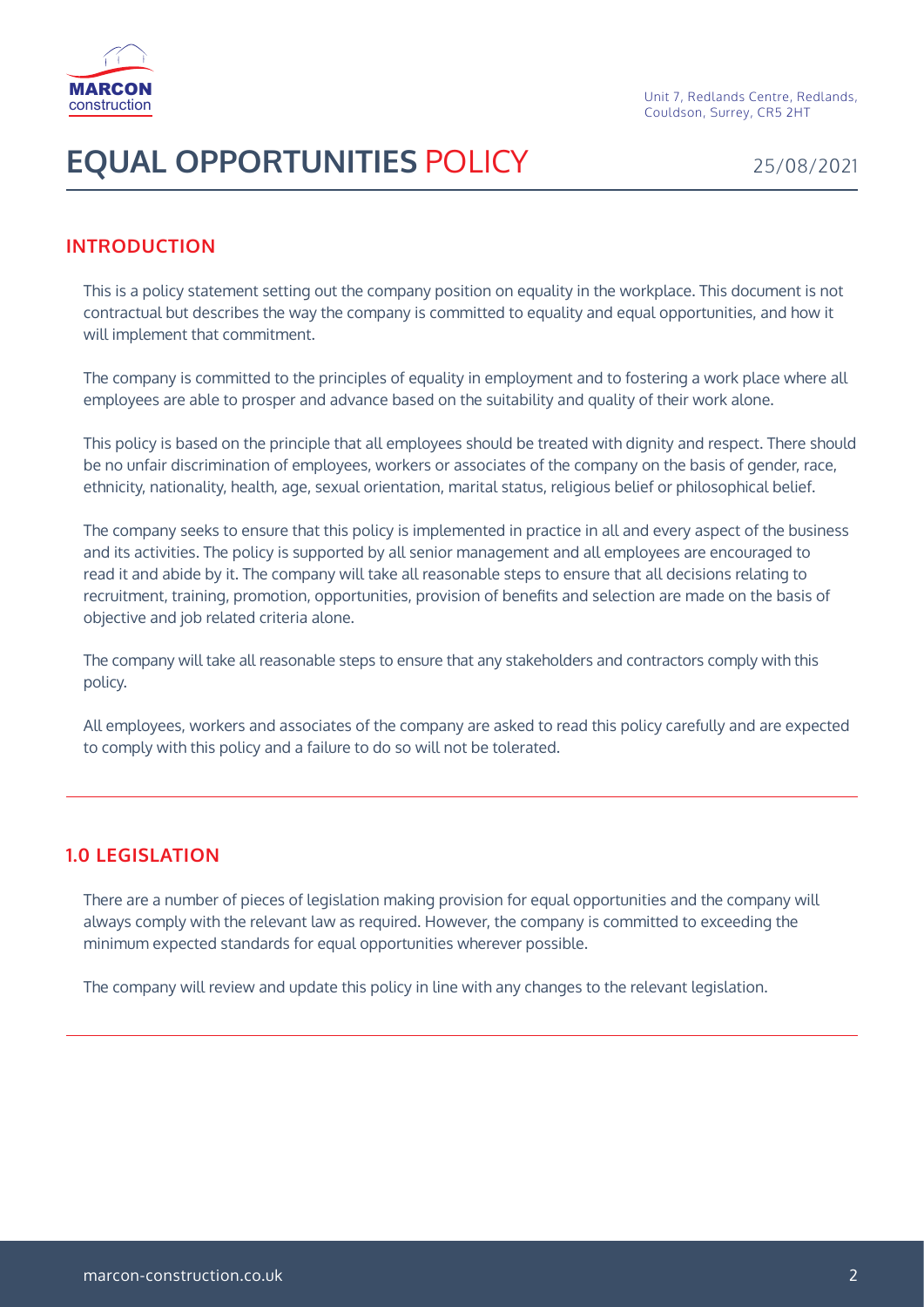

#### **2.0 DISCRIMINATION**

The company is opposed to all unfair and unjustified discrimination. Discrimination is defined by the Equalities Act 2010 and can take the form of direct or indirect discrimination, harassment and victimisation. It is unlawful to discriminate against a person on the grounds of the following 'protected characteristics':

- • **Gender**
- • **Race, ethnicity and nationality**
- • **Disability**
- • **Age**
- • **Pregnancy and Maternity**
- • **Sexual orientation**
- • **Marital status**
- • **Religious or philosophical belief**
- • **Gender Reassignment**

#### **3.0 IMPLEMENTATION OF OUR COMMITMENT TO EQUAL OPPORTUNITIES**

This policy applies to:

- • **Recruitment and Selection**
- • **Training and Development**
- • **Appraisal, Promotion and Transfers**
- • **Dismissals, Restructuring and Redundancies**
- • **Terms of Employment, Benefits and Facilities**
- • **Grievance and Disciplinary Procedures**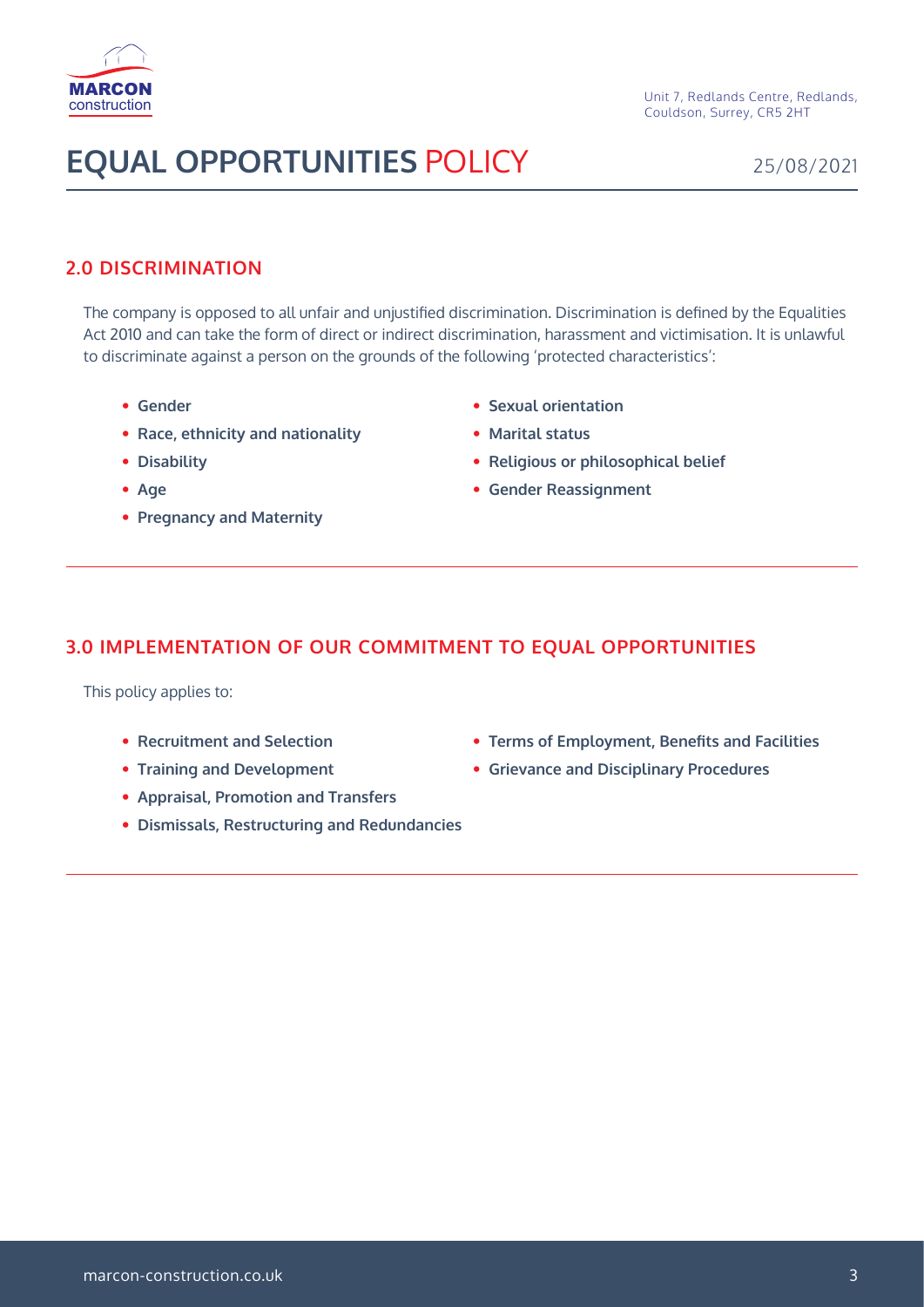

### **4.0 RECRUITMENT AND SELECTION**

All vacancies will be advertised internally and will be made accessible to all employees, including those on maternity, paternity or adoption leave. However, in circumstances of restructuring or redundancy it may be necessary to ring fence available vacancies for those employees whose positions are at risk.

All recruitment decisions will be based on fair and objective criteria. The company will not make assumptions that only certain types of person will be able to perform certain types of work. Any decision will be made on the basis of an individual's suitability to perform the role.

All selection tests will be job specific and should be devised to test an individual's suitability to perform that particular role.

The company will take all reasonable steps to remove barriers to the recruitment process or employment where these may disadvantage applicants who have a certain protected characteristic. This may include making recruitment materials available in alternative formats, making adjustments to recruitment assessments and making sure that vacancies are advertised in the local community in a manner that is visible to all demographic groups.

Where an applicant has a disability and believes that they will be disadvantaged by the company recruitment process they should make the company aware of this as soon as possible in order that the company can make reasonable adjustments to the process with the objective of removing that disadvantage.

The company will seek to ensure that those persons who make decisions on recruitment have read and understood this policy and where possible received relevant training on the principles of equal opportunities.

### **5.0 TRAINING AND DEVELOPMENT**

The company will reflect its commitment to equal opportunities through equality of access to training and career development opportunities.

The availability of training and development opportunities will be determined by business needs, an employee's ability and the availability of suitable training courses.

All internal training and development programs will be designed to comply with the provisions of this policy and to ensure that they do not discriminate against or prejudice employees who have a particular protected characteristic.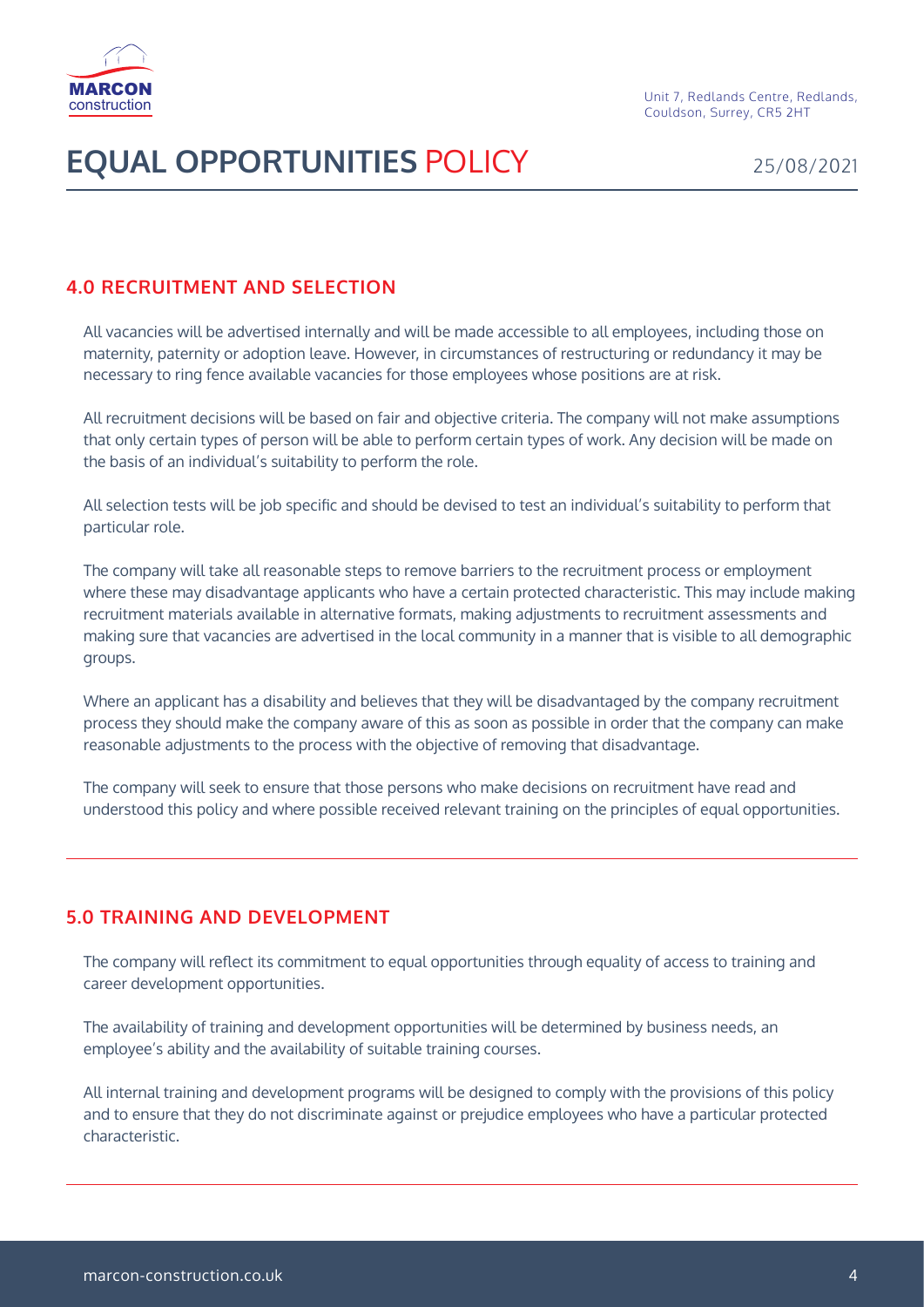

### **6.0 APPRAISAL, PROMOTION AND TRANSFERS**

All appraisal processes and criteria will be devised to ensure that they are compliant and consistent with the provisions of this policy.

An employee's appraisal results should be based on individual merit, performance and ability. Appraisal results will be reviewed where there is evidence that opportunities for training, promotion and transfer are being offered disproportionately to one group of employees.

Opportunities for promotion or transfer will be offered to employees on the basis of the individual's ability and suitability for the new role only.

The company will seek to eliminate or reduce the impact of any provision, criterion or practice relating to appraisal, promotion or transfer which indirectly puts employees of a particular protected characteristic at a disadvantage.

### **7.0 TERMS OF EMPLOYMENT, BENEFITS AND FACILITIES**

The company will ensure that the terms of employment, benefits and access to facilities available to employees are provided in a way which is not unlawfully discriminatory.

In particular, part time and / or fixed term employees will receive the same terms (pro-rata where appropriate) of employment, benefits and access to facilities as full time and / or permanent employees.

Any discrepancy in rates of pay, benefits, bonus or commission will be dependant on an employee's ability and merit only.

The company is legally obliged to make reasonable adjustments for employees who have a disability and to consider requests for flexible working conditions from certain employees and therefore it may be necessary, in order to comply with those obligations, to offer terms of employment or facilities to those employees which are preferential. To do so will not be in breach of the company's commitment to equal opportunities but rather is a manifestation of that commitment.

Pay and bonus criteria will be developed and reviewed to ensure that they do not disadvantage employees who have a particular protected characteristic.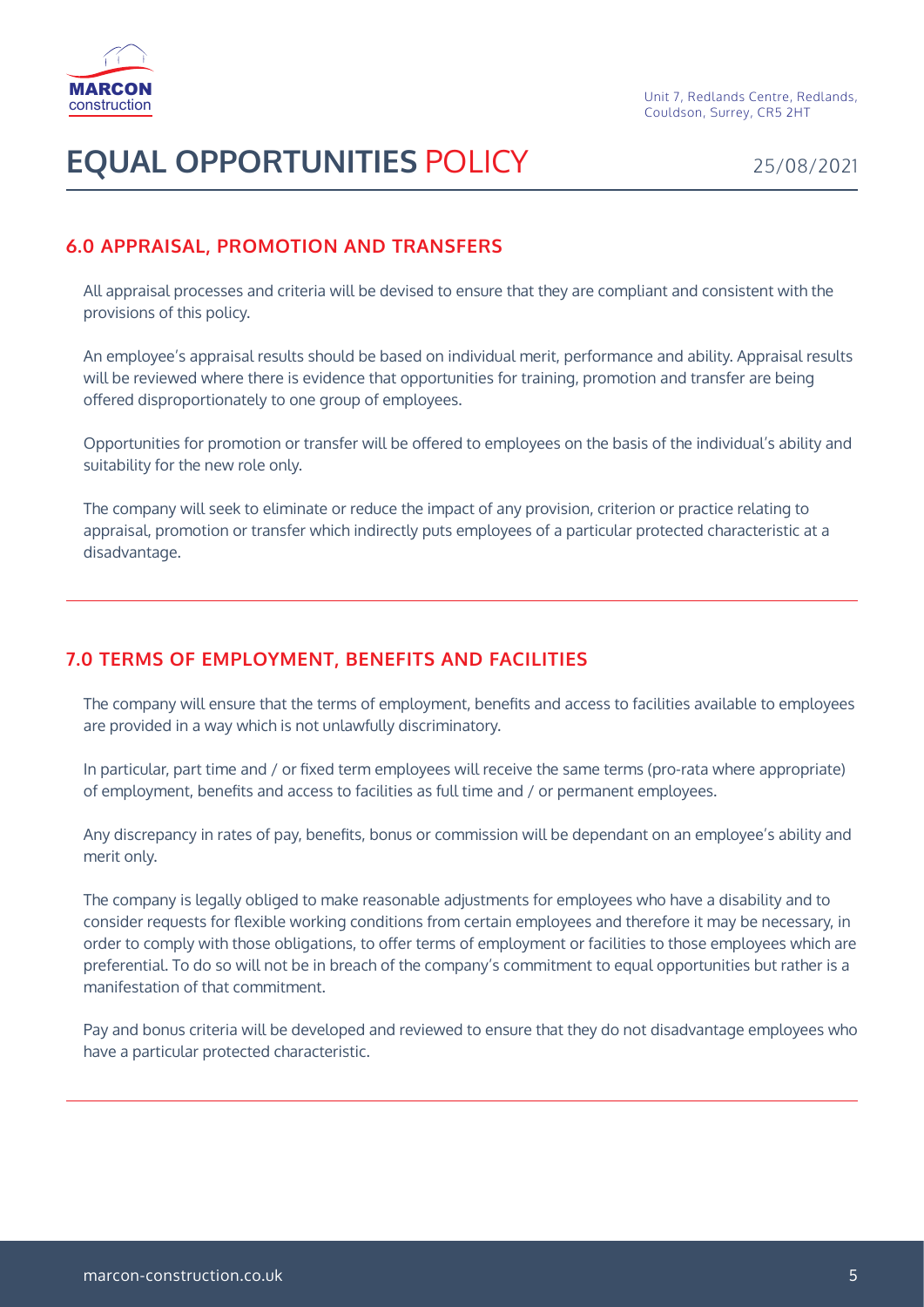

### **8.0 GRIEVANCE AND DISCIPLINARY PROCEDURES**

An employee will not be disciplined, dismissed or otherwise subjected to less favourable treatment for raising, in good faith, a grievance complaining of a breach of this policy, or otherwise making a complaint in relation to equal opportunities and discrimination. Likewise, if an employee assists another person, in good faith, in relation to such a grievance they will not be subjected to disciplinary procedures.

Employees are also directed to the company Whistle Blowing Policy where they believe in good faith that a member or associate of the company is acting in a manner which is unlawfully discriminatory.

No employee having a particular protected characteristic will be disciplined or dismissed for conduct or performance for which a person who did not have that particular protected characteristic would not be disciplined or dismissed, unless there is a genuine and lawful justification for different treatment.

### **9.0 RESTRUCTURING AND REDUNDANCIES**

Redundancy and restructuring processed will be developed to ensure that they are not in themselves unlawfully discriminatory.

The company will take all reasonably practicable steps to ensure that those employees responsible for administering restructuring and redundancy processes do not apply the relevant criteria in a way which it is unlawfully discriminatory.

The company will review its redundancy and restructuring procedures and criteria where there is evidence that it is prejudicing employees who have a particular protected characteristic.